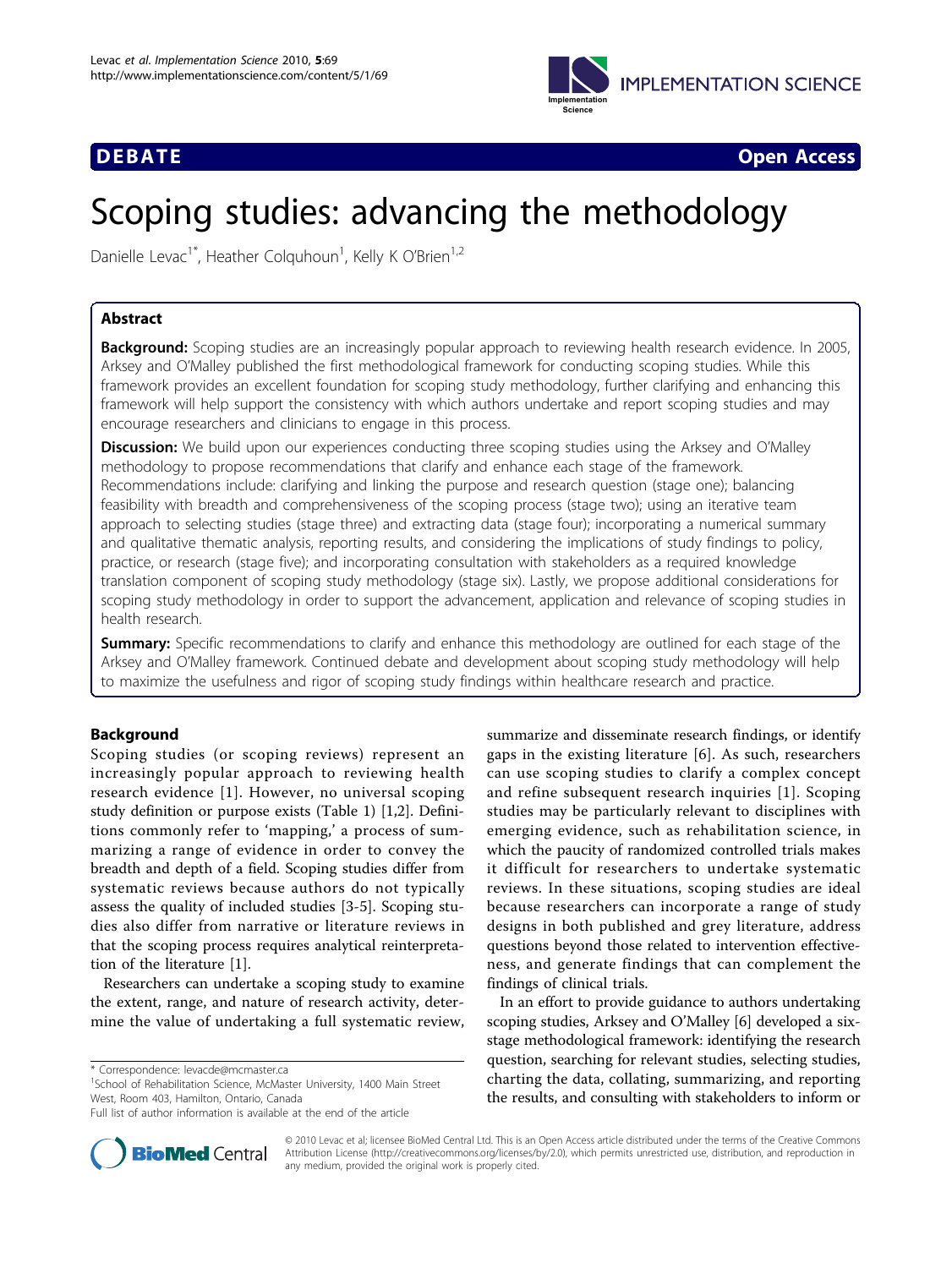<span id="page-1-0"></span>

|--|

| Authors                                                                                                                                    | <b>Definition</b>                                                                                                                                                                                                                                                                                                                                                                                                                                                                                                                                                                                                                                                                                                                                                                                                                                         | Purpose(s)                                                                                                                                                                                                                                                                                                                                                                                                                                                                                                                                                                                                                                                                                                                                                                                                                                                                                                                                                                                                                             |
|--------------------------------------------------------------------------------------------------------------------------------------------|-----------------------------------------------------------------------------------------------------------------------------------------------------------------------------------------------------------------------------------------------------------------------------------------------------------------------------------------------------------------------------------------------------------------------------------------------------------------------------------------------------------------------------------------------------------------------------------------------------------------------------------------------------------------------------------------------------------------------------------------------------------------------------------------------------------------------------------------------------------|----------------------------------------------------------------------------------------------------------------------------------------------------------------------------------------------------------------------------------------------------------------------------------------------------------------------------------------------------------------------------------------------------------------------------------------------------------------------------------------------------------------------------------------------------------------------------------------------------------------------------------------------------------------------------------------------------------------------------------------------------------------------------------------------------------------------------------------------------------------------------------------------------------------------------------------------------------------------------------------------------------------------------------------|
| Ehrich et al. (2002)                                                                                                                       | None provided.                                                                                                                                                                                                                                                                                                                                                                                                                                                                                                                                                                                                                                                                                                                                                                                                                                            | The purpose of a scoping exercise is both to map a wide<br>range of literature, and to envisage where gaps and<br>innovative approaches may lie" [[11] p. 28].                                                                                                                                                                                                                                                                                                                                                                                                                                                                                                                                                                                                                                                                                                                                                                                                                                                                         |
| Arksey and O'Malley<br>(2005)                                                                                                              | 'Aim to map rapidly the key concepts underpinning a<br>research area and the main sources and types of evidence<br>available' [[14] p. 194], as cited in [6]                                                                                                                                                                                                                                                                                                                                                                                                                                                                                                                                                                                                                                                                                              | 1. To examine the extent, range, and nature of research<br>activity.<br>2. To determine the value for undertaking a full systematic<br>review.<br>3. To summarize and disseminate research findings.<br>4. To identify research gaps in the existing literature. [[6] p.<br>21]                                                                                                                                                                                                                                                                                                                                                                                                                                                                                                                                                                                                                                                                                                                                                        |
| Anderson et al. (2008)                                                                                                                     | 'Scoping studies are concerned with contextualizing<br>knowledge in terms of identifying the current state of<br>understanding; identifying the sorts of things we know and<br>do not know; and then setting this within policy and<br>practice contexts' [2]                                                                                                                                                                                                                                                                                                                                                                                                                                                                                                                                                                                             | 1. Literature mapping: 'is a map of the relevant literature.<br>These vary in scope from general accounts of the literature<br>to studies that are just short of systematic reviews.<br>Literature scoping studies often also involve the syntheses<br>of findings from different types of study.'<br>2. Conceptual mapping: 'a scoping study designed to<br>establish how a particular term is used in what literature, by<br>whom and for what purpose.'<br>3. Policy mapping: 'a scoping study designed to identify the<br>main documents and statements from government<br>agencies and professional bodies that have a bearing on<br>the nature of practice in that area."<br>4. Stakeholder consultation: 'Do[es] not constitute scoping<br>studies in their own right, but they do have an important<br>part to play in scoping studies concerned with the<br>identification of research priorities, in helping to target<br>research questions, and in validating the outcomes of<br>scoping studies through peer-review' [2]. |
| Grant et al. (2009)                                                                                                                        | 'Preliminary assessment of potential size and scope of<br>research literature.' [[4] p.95]                                                                                                                                                                                                                                                                                                                                                                                                                                                                                                                                                                                                                                                                                                                                                                | 'Aims to identify the nature and extent of research<br>evidence (usually including ongoing research' [[4] p.95].                                                                                                                                                                                                                                                                                                                                                                                                                                                                                                                                                                                                                                                                                                                                                                                                                                                                                                                       |
| Davis et al. (2009)                                                                                                                        | 'Scoping involves the synthesis and analysis of a wide<br>range of research and non-research material to provide<br>greater conceptual clarity about a specific topic or field of<br>evidence' [[1] p.1386].                                                                                                                                                                                                                                                                                                                                                                                                                                                                                                                                                                                                                                              | 'We propose that a common synthesising construct<br>emerges to explain the purpose of scoping, namely that of<br>'reconnaissance'. It is generally synonymous with a<br>preliminarily investigation in which information is<br>systematically gathered and examined in order to establish<br>strengths and weakness and guide in which ever context,<br>future decision-making' [[1] p. 1396].                                                                                                                                                                                                                                                                                                                                                                                                                                                                                                                                                                                                                                         |
| National Institute for<br>Health Research (NIHR)<br>Service Delivery and<br>Organisation<br>Research and<br>Development<br>Programme (SDO) | None provided.                                                                                                                                                                                                                                                                                                                                                                                                                                                                                                                                                                                                                                                                                                                                                                                                                                            | 1.'Clarification of working definitions and conceptual<br>boundaries of a topic area, developed in the form of<br>systematic overview (narrative review) of the literature but<br>specifically excluding a systematic review, to determine a<br>frame of reference;<br>2. Outline what is already known and identify gaps in<br>existing research, and;<br>4. Conceptual analysis may include the 'mapping' of<br>existing empirical evidence to describe and interpret issues<br>that will inform further research and development<br>opportunities.' [[1] p. 1387]                                                                                                                                                                                                                                                                                                                                                                                                                                                                   |
| Canadian Institutes of<br><b>Health Research</b><br>http://www.cihr-irsc.ca                                                                | 'Scoping reviews are exploratory projects that systematically<br>map the literature available on a topic, identifying the key<br>concepts, theories, sources of evidence, and gaps in the<br>research. They are often preliminary to full syntheses,<br>undertaken when feasibility is a concern - either because<br>the potentially relevant literature is thought to be especially<br>vast and diverse (varying by method, theoretical orientation<br>or discipline) or there is suspicion that not enough<br>literature exists. These entail the systematic selection,<br>collection and summarization of existing knowledge in a<br>broad thematic area for the purpose of identifying where<br>there is sufficient evidence to conduct a full synthesis or<br>where insufficient evidence exists and further primary<br>research is necessary.' [15] | None provided.                                                                                                                                                                                                                                                                                                                                                                                                                                                                                                                                                                                                                                                                                                                                                                                                                                                                                                                                                                                                                         |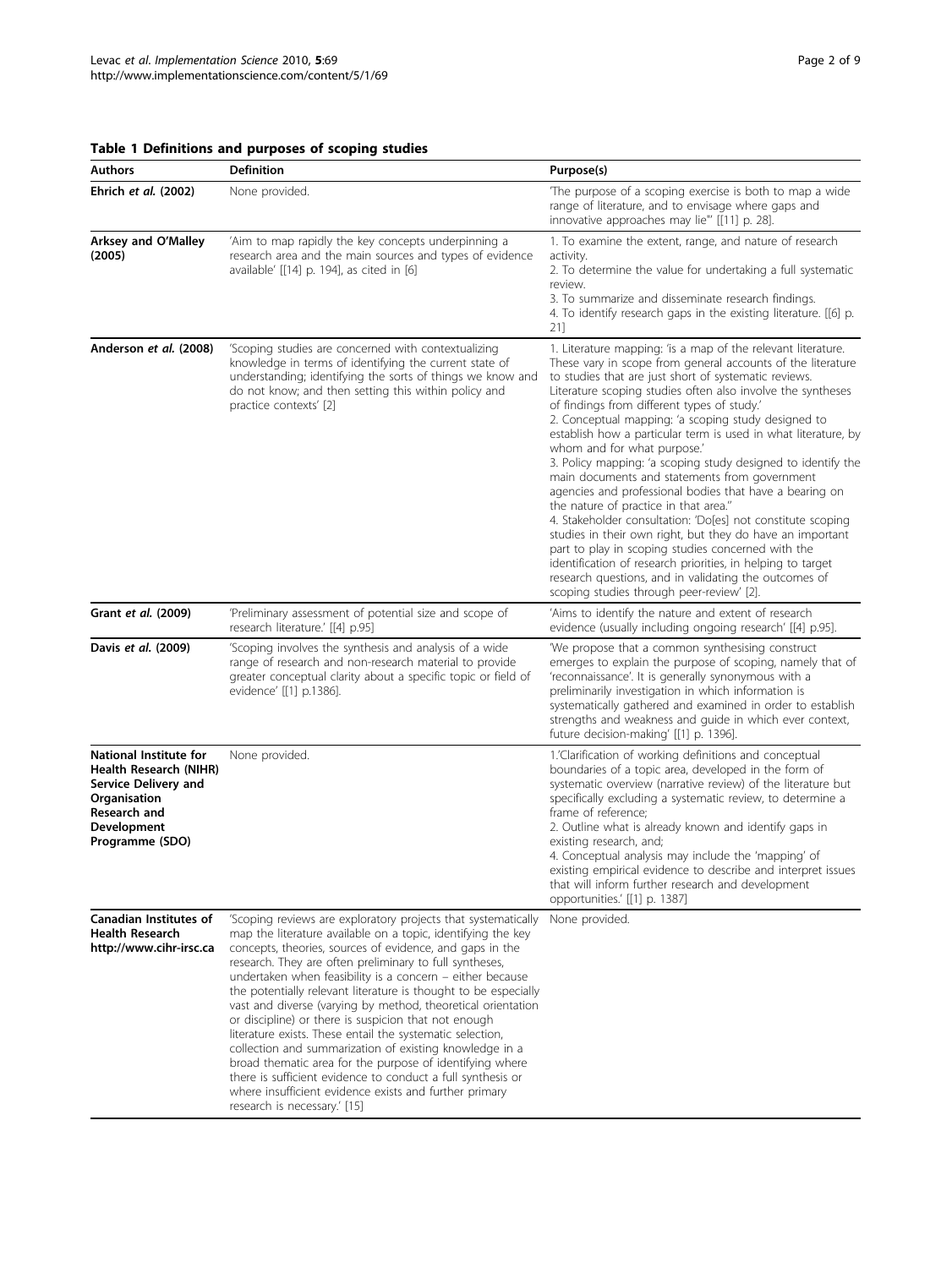validate study findings (Table 2). While this framework provided an excellent methodological foundation, published scoping studies continue to lack sufficient methodological description or detail about the data analysis process, making it challenging for readers to understand how study findings were determined [[1\]](#page-8-0). Arksey and O'Malley [\[6](#page-8-0)] encouraged other authors to refine their framework in order to enhance the methodology.

In this paper, we apply our experiences using the Arksey and O'Malley framework to build on the existing methodological framework. Specifically, we propose recommendations for each stage of the framework, followed by considerations for the advancement, application, and relevance of scoping studies in health research. Continual refinement of the framework stages may provide greater clarity about scoping study methodology, encourage researchers and clinicians to engage in this process, and help to enhance the methodological rigor with which authors undertake and report scoping studies [[1\]](#page-8-0).

# **Discussion**

We each completed a scoping study in separate areas of rehabilitation using the Arksey and O'Malley framework [[6\]](#page-8-0). Goals of these studies included: identifying research priorities within HIV and rehabilitation [[7](#page-8-0)], applying motor learning strategies within pediatric physical and occupational therapy intervention approaches [[8\]](#page-8-0), and exploring the use of theory within studies of knowledge translation [[9\]](#page-8-0). The amount of literature reviewed in our studies ranged from 31 (DL) to 146 (KO) publications. Upon discovering that we had similar challenges implementing the scoping study methodology, we decided to use our experiences to further develop the existing framework. We conducted an informal literature search

on scoping study methodology. We searched CINAHL, MEDLINE, PubMed, ERIC, PsycInfo, and Web of Science databases using the search terms 'scoping,' 'scoping study,' 'scoping review,' and 'scoping methodology' for papers published in English between January 1990 and May 2010. Reference lists of pertinent papers were also searched. This search yielded seven citations that reflected on scoping study methodology, which were reviewed by one author (DL). After independently considering our own experiences utilizing the Arskey and O'Malley [\[6](#page-8-0)] framework, we met on seven occasions to discuss the challenges and develop recommendations for each stage of the methodological framework.

## Recommendations to enhance scoping study methodology

We outline the challenges and recommendations associated with each stage of the methodological framework (Table [3\)](#page-3-0).

## Framework stage one: Identifying the research question

Scoping study research questions are broad in nature as the focus is on summarizing breadth of evidence. Arksey and O'Malley [[6\]](#page-8-0) acknowledge the need to maintain a broad scope to research questions, however we found our research questions lacked the direction, clarity, and focus needed to inform subsequent stages of the research process, such as identifying studies and making decisions about study inclusion. To clarify this stage, we recommend that researchers combine a broad research question with a clearly articulated scope of inquiry. This includes defining the concept, target population, and health outcomes of interest to clarify the focus of the scoping study and establish an effective search strategy.

Table 2 Overview of the Arksey and O'Malley methodological framework for conducting a scoping study

| Arksey and O'Malley Framework Description<br>Stage                                                                                                                                                                                                                                                                                                                                                                                                                                                                                                                                                                                                       |                                                                                                                                                                                                                                                                                                                                              |  |
|----------------------------------------------------------------------------------------------------------------------------------------------------------------------------------------------------------------------------------------------------------------------------------------------------------------------------------------------------------------------------------------------------------------------------------------------------------------------------------------------------------------------------------------------------------------------------------------------------------------------------------------------------------|----------------------------------------------------------------------------------------------------------------------------------------------------------------------------------------------------------------------------------------------------------------------------------------------------------------------------------------------|--|
| 1: Identifying the research question                                                                                                                                                                                                                                                                                                                                                                                                                                                                                                                                                                                                                     | Identifying the research question provides the roadmap for subsequent stages. Relevant aspects of the<br>question must be clearly defined as they have ramifications for search strategies. Research questions are broad<br>in nature as they seek to provide breadth of coverage.                                                           |  |
| This stage involves identifying the relevant studies and developing a decision plan for where to search, which<br>2: Identifying relevant studies<br>terms to use, which sources are to be searched, time span, and language. Comprehensiveness and breadth is<br>important in the search. Sources include electronic databases, reference lists, hand searching of key journals,<br>and organizations and conferences. Breadth is important; however, practicalities of the search are as well. Time,<br>budget and personnel resources are potential limiting factors and decisions need to be made upfront about<br>how these will impact the search. |                                                                                                                                                                                                                                                                                                                                              |  |
| 3: Study selection                                                                                                                                                                                                                                                                                                                                                                                                                                                                                                                                                                                                                                       | Study selection involves post hoc inclusion and exclusion criteria. These criteria are based on the specifics of<br>the research question and on new familiarity with the subject matter through reading the studies.                                                                                                                        |  |
| 4: Charting the data                                                                                                                                                                                                                                                                                                                                                                                                                                                                                                                                                                                                                                     | A data-charting form is developed and used to extract data from each study. A 'narrative review' or 'descriptive<br>analytical' method is used to extract contextual or process oriented information from each study.                                                                                                                        |  |
| 5: Collating, summarizing, and<br>reporting results                                                                                                                                                                                                                                                                                                                                                                                                                                                                                                                                                                                                      | An analytic framework or thematic construction is used to provide an overview of the breadth of the literature<br>but not a synthesis. A numerical analysis of the extent and nature of studies using tables and charts is<br>presented. A thematic analysis is then presented. Clarity and consistency are required when reporting results. |  |
| 6: Consultation (optional)                                                                                                                                                                                                                                                                                                                                                                                                                                                                                                                                                                                                                               | Provides opportunities for consumer and stakeholder involvement to suggest additional references and provide<br>insights beyond those in the literature.                                                                                                                                                                                     |  |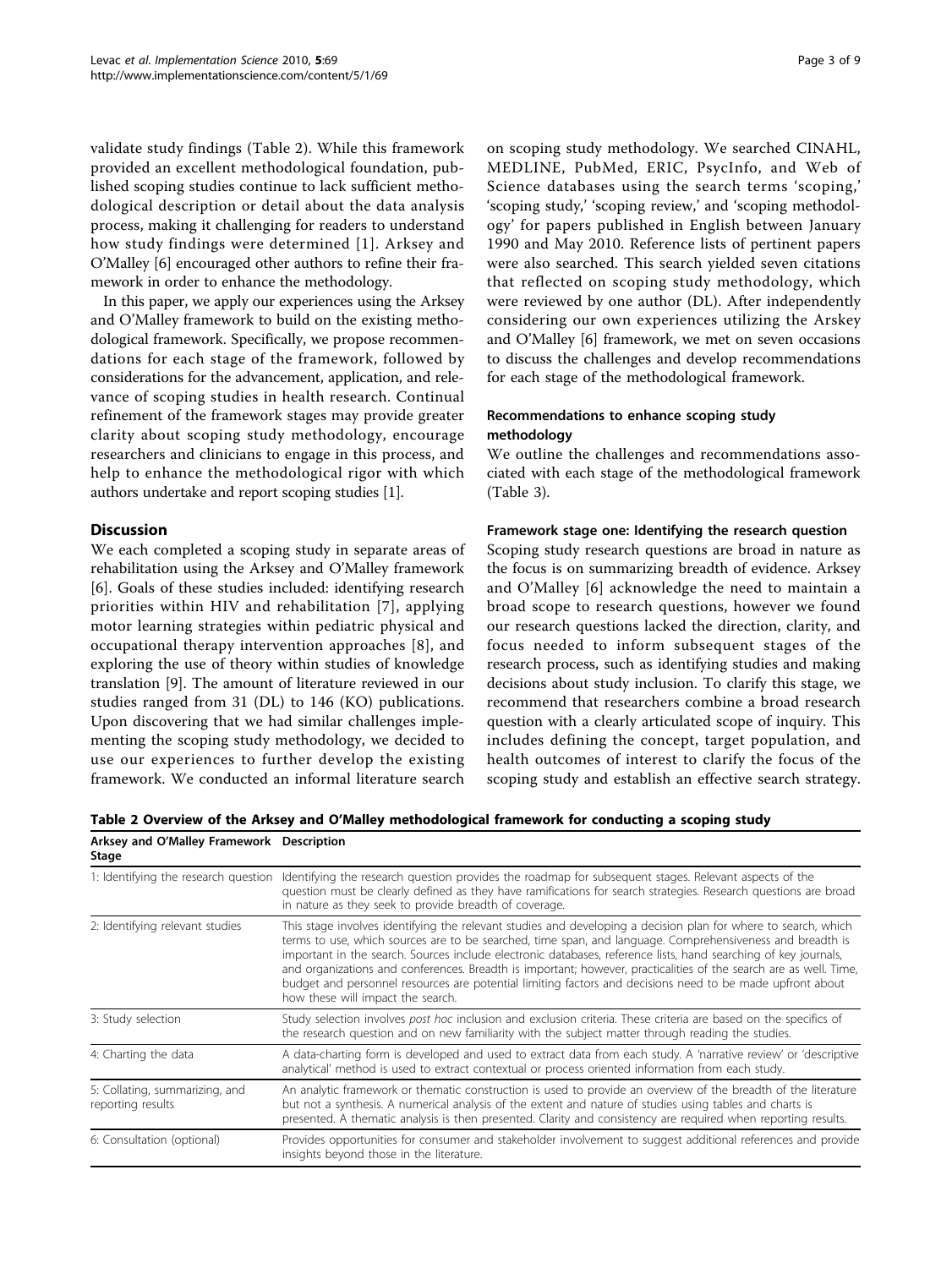| <b>Framework Stage</b>                                     | <b>Challenges</b>                                                                                                                                                                    | Recommendations for clarification or additional steps                                                                                                                                                                                                                                                                                                                                                                                                                                                                                                                                                                                                                                                                                                                                                                                |
|------------------------------------------------------------|--------------------------------------------------------------------------------------------------------------------------------------------------------------------------------------|--------------------------------------------------------------------------------------------------------------------------------------------------------------------------------------------------------------------------------------------------------------------------------------------------------------------------------------------------------------------------------------------------------------------------------------------------------------------------------------------------------------------------------------------------------------------------------------------------------------------------------------------------------------------------------------------------------------------------------------------------------------------------------------------------------------------------------------|
| #1 Identifying the<br>research question                    | 1. Scoping study questions are broad.<br>2. Establishing scoping study purpose is not associated<br>with a framework stage.<br>3. The four purposes of scoping studies lack clarity. | 1. Clearly articulate the research question that will quide the<br>scope of inquiry. Consider the concept, target population, and<br>health outcomes of interest to clarify the focus of the scoping<br>study and establish an effective search strategy.<br>2. Mutually consider the purpose of the scoping study with the<br>research question. Envision the intended outcome (e.g.,<br>framework, list of recommendations) to help determine the<br>purpose of the study.<br>3. Consider rationale for conducting the scoping study to help<br>clarify the purpose.                                                                                                                                                                                                                                                               |
| #2 Identifying<br>relevant studies                         | 1. Balancing breadth and comprehensiveness of the<br>scoping study with feasibility of resources can be<br>challenging.                                                              | 1a. Research question and purpose should guide decision-<br>making around the scope of the study.<br>1b. Assemble a suitable team with content and methodological<br>expertise that will ensure successful completion of the study.<br>1c. When limiting scope is unavoidable, justify decisions and<br>acknowledge the potential limitations to the study.                                                                                                                                                                                                                                                                                                                                                                                                                                                                          |
| #3 Study selection                                         | 1. The linearity of this stage is misleading.<br>2. The process of decision making for study selection is<br>unclear.                                                                | 1. This stage should be considered an iterative process<br>involving searching the literature, refining the search strategy,<br>and reviewing articles for study inclusion.<br>2a. At the beginning of the process, the team should meet to<br>discuss decisions surrounding study inclusion and exclusion. At<br>least two reviewers should independently review abstracts for<br>inclusion.<br>2b. Reviewers should meet at the beginning, midpoint and<br>final stages of the abstract review process to discuss challenges<br>and uncertainties related to study selection and to go back and<br>refine the search strategy if needed.<br>2c. Two researchers should independently review full articles for<br>inclusion.<br>2d. When disagreements on study inclusion occur, a third<br>reviewer can determine final inclusion. |
| #4 Charting the data                                       | 1. The nature and extent of data to extract from included<br>studies is unclear.<br>2. The 'descriptive analytical method' of charting data is<br>poorly defined.                    | 1a. The research team should collectively develop the data-<br>charting form and determine which variables to extract in<br>order to answer the research question.<br>1b. Charting should be considered an iterative process in which<br>researchers continually extract data and update the data-<br>charting form.<br>1c. Two authors should independently extract data from the<br>first five to ten included studies using the data-charting form<br>and meet to determine whether their approach to data<br>extraction is consistent with the research question and<br>purpose.<br>2. Process-oriented data may require extra planning for analysis.<br>A qualitative content analysis approach is suggested.                                                                                                                   |
| #5 Collating,<br>summarizing, and<br>reporting the results | 1. Little detail provided and multiple steps are summarized<br>as one framework stage.                                                                                               | Researchers should break this stage into three distinct steps:<br>1a. Analysis (including descriptive numerical summary analysis<br>and qualitative thematic analysis);<br>1b. Reporting the results and producing the outcome that<br>refers to the overall purpose or research question;<br>1c. Consider the meaning of the findings as they relate to the<br>overall study purpose; discuss implications for future research,<br>practice and policy.                                                                                                                                                                                                                                                                                                                                                                             |
| #6 Consultation                                            | 1. This stage is optional.<br>2. Lack of clarity exists about when, how and why to<br>consult with stakeholders and how to integrate the<br>information with study findings.         | 1. Consultation should be an essential component of scoping<br>study methodology.<br>2a. Clearly establish a purpose for the consultation.<br>2b. Preliminary findings can be used as a foundation to inform<br>the consultation.<br>2c. Clearly articulate the type of stakeholders to consult and<br>how data will be collected, analyzed, reported and integrated<br>within the overall study outcome.<br>2d. Incorporate opportunities for knowledge transfer and<br>exchange with stakeholders in the field.                                                                                                                                                                                                                                                                                                                    |

# <span id="page-3-0"></span>Table 3 Summary of challenges and recommendations for scoping studies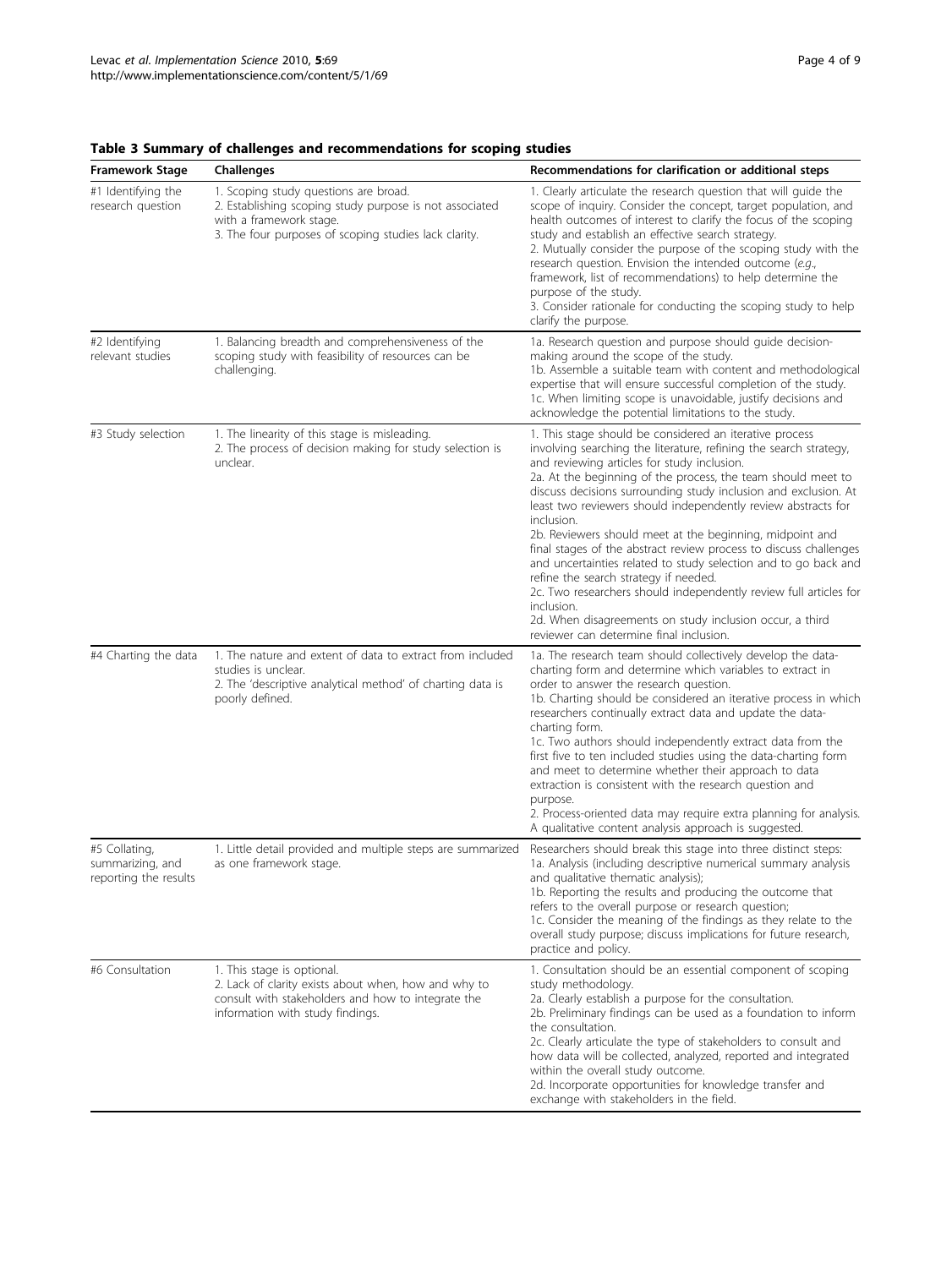For example, in one author's (KO) scoping study, the research question was broadly 'what is known about HIV and rehabilitation?' Defining the concept of 'rehabilitation' was essential in order to establish a clear scope to the study, guide the search strategy, and establish parameters around study selection in subsequent stages of the process [[7](#page-8-0)].

Although Arskey and O'Malley [[6\]](#page-8-0) outline four main purposes for undertaking a scoping study, they do not articulate that purpose be specified within a specific framework stage. We recommend researchers simultaneously consider the purpose of the scoping study when articulating the research question. Linking a clear purpose for undertaking a scoping study to a well-defined research question at the first stage of the framework will help to provide a clear rationale for completing the study and facilitate decision making about study selection and data extraction later in the methodological process. A helpful strategy may be to envision the content and format of the intended outcome that may assist researchers to clearly determine the purpose at the beginning of a study. In the abovementioned HIV study, authors linked the broadly stated research question with a more specific purpose 'to identify the key research priorities in HIV and rehabilitation to advance policy and practice for people living with HIV in Canada' [[7](#page-8-0)]. The envisioned outcome was a thematic framework that represented strengths and opportunities in HIV rehabilitation research, followed by a list of the key research priorities to pursue in future work.

Finally, the purposes put forth by Arksey and O'Malley [[6](#page-8-0)] require more debate. We concur with Anderson *et al.* [\[2](#page-8-0)] and Davis *et al.* [[1\]](#page-8-0), who state that researchers may benefit from further clarification of the purposes for undertaking a scoping study. The first purpose, as articulated by Arksey and O'Malley [\[6](#page-8-0)], is to summarize the extent, range, and nature of research activity; however, researchers are not required to reflect on their underlying motivation for doing so. We recommend that researchers consider the rationale for why they should summarize the activity in a field and the implications that this will have on research, practice, or policy. The second purpose is to assess the need for a full systematic review. However, it is difficult to determine whether a systematic review is advantageous when a scoping study does not involve methodological quality assessment of included studies. Furthermore, it is unclear how this purpose differs from existing methods of determining feasibility for a systematic review. The third purpose is to summarize and disseminate research findings, but we question how this differs from other narrative or systematic literature reviews. Lastly, the fourth purpose of undertaking a scoping study – to identify gaps in the existing literature – may yield false conclusions about the nature and extent of those gaps if the quality of the evidence is not assessed. The purpose 'to identify the key research priorities in HIV and rehabilitation to advance policy and practice for people living with HIV in Canada' does not explicitly align with one of the four Arskey and O'Malley purposes [\[7](#page-8-0)]. However, it appears authors inherently first summarized the extent, range, and nature of research (purpose one) and identified gaps in the existing literature (purpose four) in order to subsequently identify the key research priorities in HIV and rehabilitation (author purpose). This suggests authors might have an overall study purpose with multiple objectives articulated by Arksey and O'Malley that are required in order to help achieve their overall purpose.

#### Framework stage two: Identifying relevant studies

A strength of scoping studies includes the breadth and depth, or comprehensiveness, of evidence covered in a given field [[1](#page-8-0)]. However, practical issues related to time, funding, and access to resources often require researchers to consider the balance between feasibility, breadth, and comprehensiveness. Brien *et al.* [[5](#page-8-0)] reported that their search strategy yielded a vast amount of literature, making it difficult to determine how in depth to carry out the information synthesis. Although Arksey and O'Malley [[6](#page-8-0)] identify these concerns and provide some suggestions to support these decisions, we also struggled with the trade-off between breadth and comprehensiveness and feasibility in our scoping studies. As such, we recommend that researchers ensure decisions surrounding feasibility do not compromise their ability to answer the research question or achieve the study purpose. Second, we recommend that a scoping study team be assembled whose members provide the methodological and context expertise needed for decisions regarding breadth and comprehensiveness. When limiting scope is unavoidable, researchers should justify their decisions and acknowledge the potential limitations of their study.

#### Framework stage three: Study selection

Arksey and O'Malley [[6\]](#page-8-0) provide suggestions to manage the time-consuming process of determining which studies to include in a scoping study. We experienced this stage as more iterative and requiring additional steps than implied in the original framework. While Arksey and O'Malley [[6](#page-8-0)] do not indicate a team approach is imperative, we agree with others and suggest scoping studies involve multidisciplinary teams using a transparent and replicable process [\[2](#page-8-0),[10\]](#page-8-0). In two of our studies (HC and DL) where decision making was primarily completed by a single author, we faced several challenges, including uncertainty about which studies to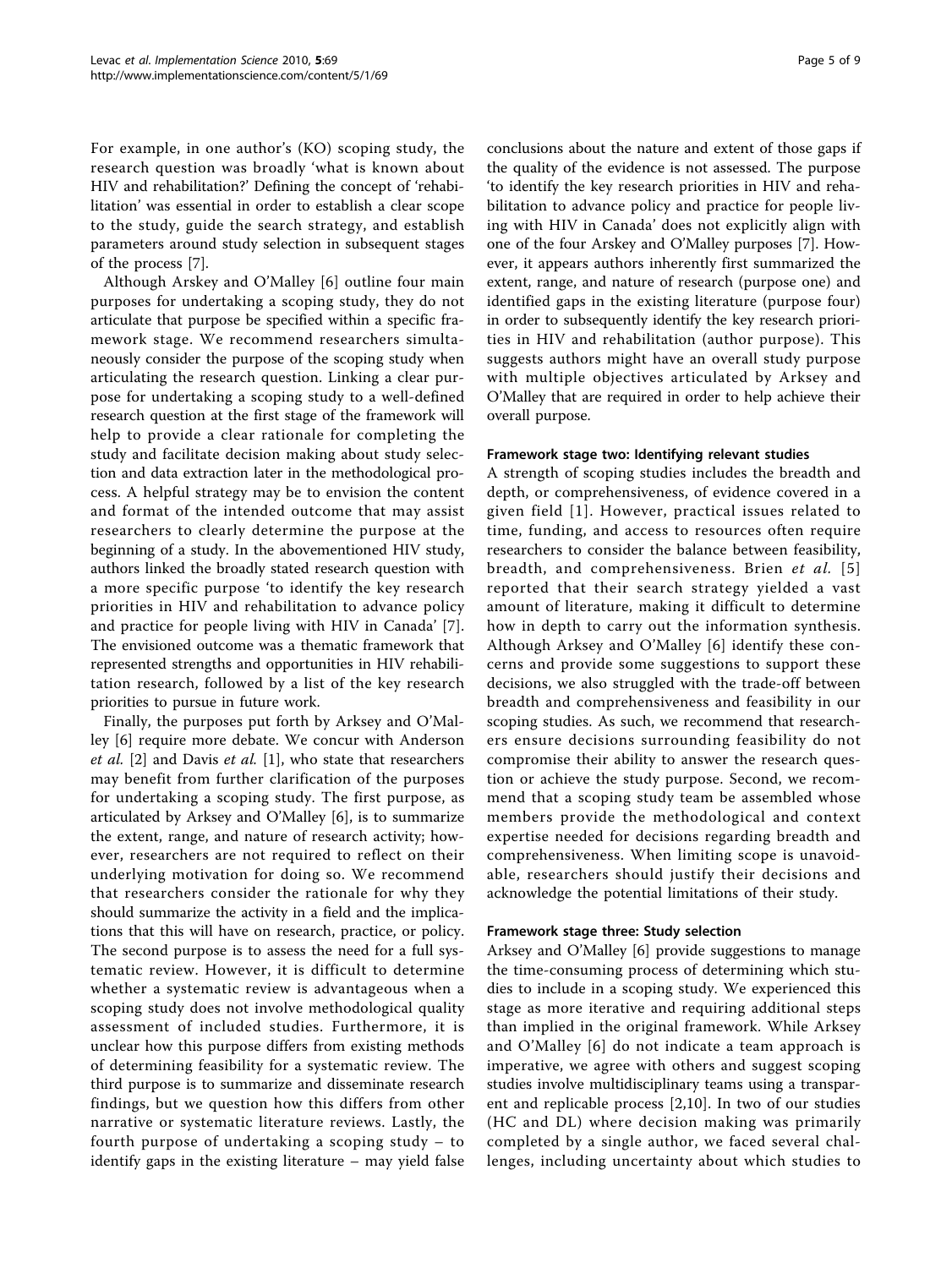include, variables to extract on the data-charting form, and the nature and extent of detail to conduct the data extraction process. This raised questions related to rigor and led to our recommendations for undertaking a systematic team approach to conducting a scoping study.

Specifically, we recommend that the team meet to discuss decisions surrounding study inclusion and exclusion at the beginning of the scoping process. Refining the search strategy based on abstracts retrieved from the search and reviewing full articles for study inclusion is also a critical step. We recommend that at least two researchers each independently review abstracts yielded from the search strategy for study selection. Reviewers should meet at the beginning, midpoint, and final stages of the abstract review process to discuss any challenges or uncertainties related to study selection and to go back and refine the search strategy if needed. This can help to alleviate potential ambiguity with a broad research question and to ensure that abstracts selected are relevant for full article review. Next, two reviewers should independently review the full articles for inclusion. When disagreements occur, a third reviewer can be consulted to determine final inclusion.

#### Framework stage four: Charting the data

This stage involves extracting data from included studies. Based on our experiences, we were uncertain about the nature and extent of information to extract from the included studies. To clarify this stage, we recommend that the research team collectively develop the datacharting form to determine which variables to extract that will help to answer the research question. Secondly, we recommend that charting be considered an iterative process in which researchers continually update the data-charting form. This is particularly true for processoriented data, such as understanding how a theory or model has been used within a study. Uncertainty about the nature and extent of data that should be extracted may be resolved by researchers beginning the charting process and becoming familiar with study data, and then meeting again to refine the form. We recommend an additional step to charting the data in which two researchers independently extract data from the first five to ten studies using the data-charting form and meet to determine whether their approach to data extraction is consistent with the research question and purpose. Researchers may review one study several times within this stage. The number of researchers involved in the data extraction process will likely depend upon the number of included studies. For example, in one study, authors had difficulty developing one data-charting form that could apply to all included studies representing a range study designs, reviews, reports, and commentaries [[7](#page-8-0)]. As a preliminary step, authors decided to classify dies [[7\]](#page-8-0). Arksey and O'Malley [[6\]](#page-8-0) refer to a 'descriptive analytical method' that involves summarizing process information, such as the use of a theory or model in a meaningful format. Our experiences indicated that this is a highly valuable, though challenging aspect of scoping studies, as we struggled to chart and summarize complex concepts in a meaningful way. Arksey and O'Malley [\[6\]](#page-8-0) indicate that synthesis of material is critical as scoping studies are not a short summary of many articles. We agree, and feel that additional direction in the framework might help to navigate this crucial but challenging stage. Perhaps synthesizing process information may benefit from utilization of qualitative content analysis approaches to make sense of the wealth of extracted data [[11](#page-8-0)]. This issue also highlights the overlap with the next analytical stage. The role and relevance of analyzing process data and using qualitative content analysis within scoping study methodology requires further discussion.

# Framework stage five: Collating, summarizing, and reporting the results

Stage five is the most extensive in the scoping process, yet it lacks detail in the Arksey and O'Malley framework. Scoping studies have been criticized for rarely providing methodological detail about how results were achieved [[1\]](#page-8-0). We appreciate the importance of breaking the analysis phase into meaningful and systematic steps so that researchers can provide this undertake scoping studies and report on findings in a rigorous manner. As a result, we recommend three distinct steps in framework stage five to increase the consistency with which researchers undertake and report scoping study methodology: analyzing the data, reporting results, and applying meaning to the results. As described in the existing framework, analysis (otherwise referred to as collating and summarizing) should involve a descriptive numerical summary and a thematic analysis. Arksey and O'Malley [\[6](#page-8-0)] describe the need to provide a descriptive numerical summary, stating that researchers should describe the characteristics of included studies, such as the overall number of studies included, types of study design, years of publication, types of interventions, characteristics of the study populations, and countries where studies were conducted. However, the description of thematic analysis requires additional detail to assist authors in understanding and completing this step. In our experience, this analytical stage resembled qualitative data analytical techniques, and researchers may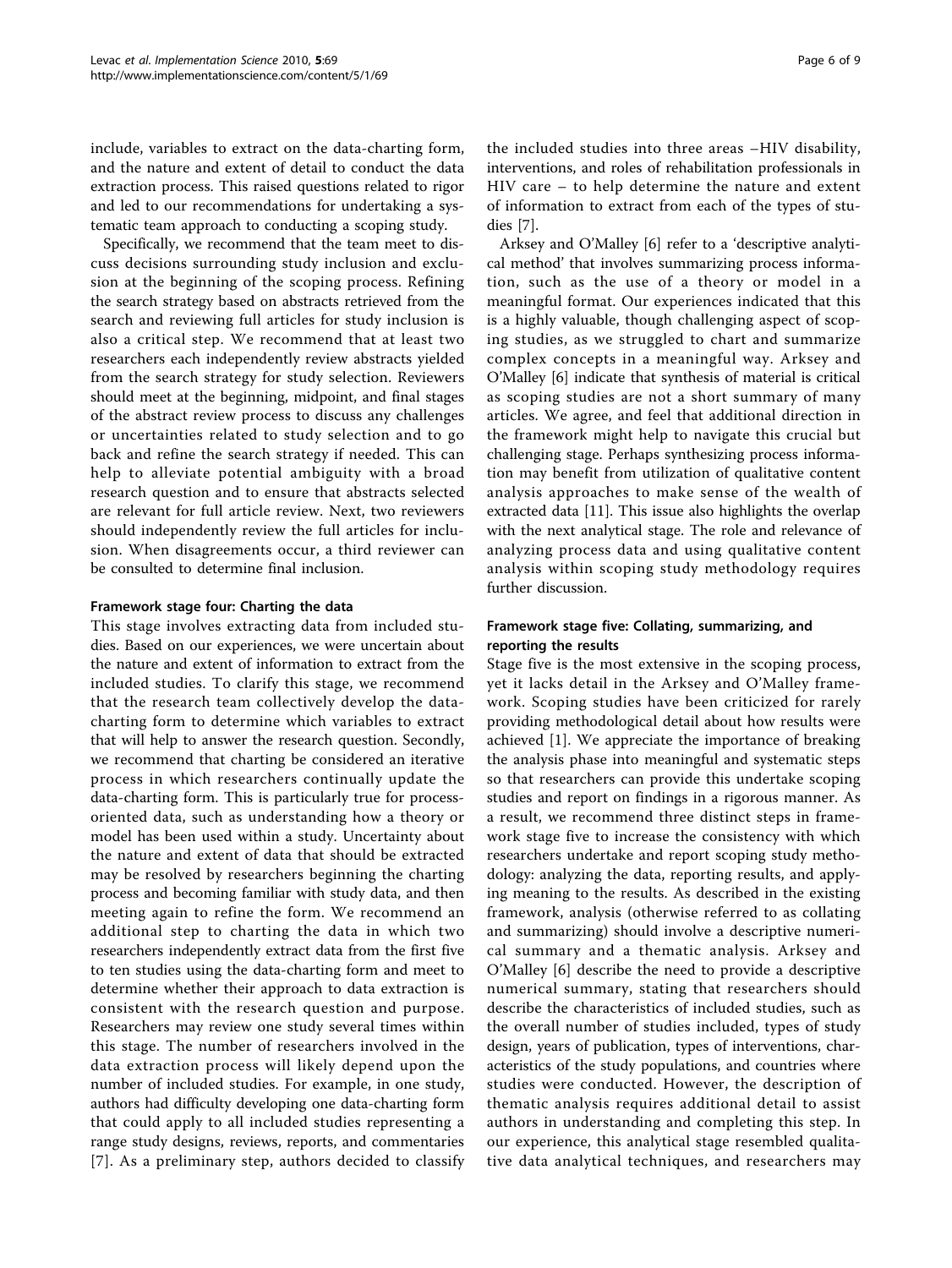consider using qualitative content analytical techniques [[10\]](#page-8-0) and qualitative software to facilitate this process.

Second, when reporting results, we recommend that researchers consider the best approach to stating the outcome or end product of the study and how the scoping study findings will be articulated to readers (e.g., through themes, a framework, or a table of strengths and gaps in the evidence). This product should be tied to the purpose of the scoping study as recommended in framework stage one.

Finally, in order to advance the legitimacy of scoping study methodology, we must consider the implications of findings within the broader context. As a result, we recommend that researchers consider the meaning of their scoping study results and the broader implications for research, policy, and practice. For example, for the question 'how are motor-learning strategies used within contemporary physical and occupational therapy intervention approaches for children with neuromotor conditions?,' the author (DL) presented themes that described strategy use. Results yielded insights into how researchers should better describe interventions in their publications and provided further considerations for clinicians to make informed decisions about which therapeutic approach might best fit their clients' needs. Considering the overall implications of the results as an explicit framework stage will help to ensure that scoping study results have practical implications for future clinical practice, research, and policy. This recommendation leads to the final stage of the framework.

#### Optional stage six: Consultation

Arksey and O'Malley [\[6](#page-8-0)] suggest that consultation is an optional stage in conducting a scoping study. Although only one of our three scoping studies incorporated this stage, we argue that it adds methodological rigor and should be considered a required component. Arksey and O'Malley [\[6\]](#page-8-0) suggest that the purposes of consulting with stakeholders are to offer additional sources of information, perspectives, meaning, and applicability to the scoping study. However, it is unclear when, how, and why to consult with stakeholders, and how to analyze and integrate these data with the findings. We recommend researchers clearly establish a purpose for the consultation, which may include sharing preliminary findings with stakeholders, validating the findings, or informing future research. We suggest researchers use preliminary findings from stage five (either in the form of a framework, themes, or list of findings) as a foundation from which to inform the consultation. This will enable stakeholders to build on the evidence and offer a higher level of meaning, content expertise, and perspective to the preliminary findings. We also recommend that researchers clearly articulate the type of

Finally, given that consultation requires researchers to orient stakeholders on the scoping study purpose, research question, preliminary findings, and plans for dissemination, we recommend that this stage additionally be considered a knowledge transfer mechanism. This may address Brien et al.'s [[5](#page-8-0)] concern about the usefulness of scoping studies for stakeholders and how to translate knowledge about scoping studies. Given the importance of knowledge transfer and exchange in the uptake of research evidence [[12,13\]](#page-8-0), the consultation stage can be used to specifically translate the preliminary scoping study findings and develop effective dissemination strategies with stakeholders in the field, offering additional value to a scoping study.

One scoping study included a consultation phase comprised of focus groups and interviews with 28 stakeholders including people living with HIV, researchers, educators, clinicians, and policy makers [\[7\]](#page-8-0). Authors shared preliminary findings from the literature review phase of the scoping study with stakeholders and asked whether they may be able to identify any additional emerging issues related to HIV and rehabilitation not yet published in the evidence. The team proceeded to conduct a second consultation with 17 new and returning stakeholders whereby the team presented a preliminary framework of HIV and rehabilitation research and stakeholders refined the framework to further identify six key research priorities on HIV and rehabilitation. This series of consultations engaged community members in the development of the study outcome and provided opportunities for knowledge transfer about HIV and rehabilitation research. This process offered an ideal mechanism to enhance the validity of the study outcome while translating findings with the community. Nevertheless, further development of steps for undertaking knowledge translation as a part of the scoping study framework is required.

# Additional considerations for scoping studies to support the advancement, application, and relevance of scoping studies in health research

#### Scoping study terminology

Discrepancies in nomenclature between 'scoping reviews,' 'scoping studies,' 'scoping literature reviews,' and 'scoping exercises' lead to confusion. Despite our collective use of the Arksey and O'Malley framework, two authors (DL, HC) titled their studies as 'scoping reviews' while the other used 'scoping study.' In this paper, we use 'scoping studies' for consistency with Arksey and O'Malley's original framework. Nevertheless, the potential differences (if any) among the terms merit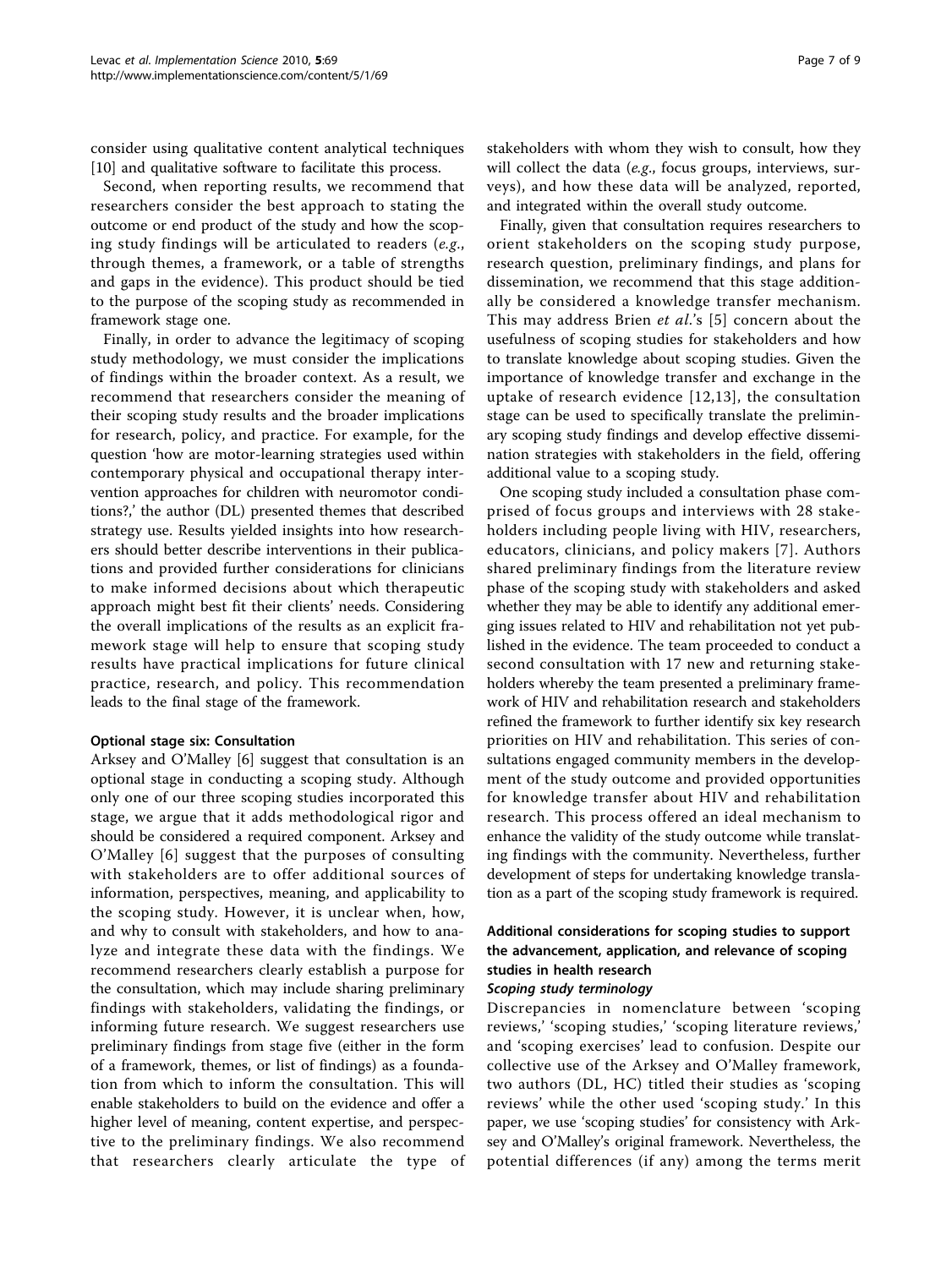clarification. Lack of a universal definition for scoping studies is also problematic to researchers trying to clearly articulate their reasons for undertaking a scoping study. Finally, we advocate for labeling the methodology as the 'Arksey and O'Malley framework' to provide consistency for future use.

#### Quality assessment

Another consideration for scoping study methodology is the potential need to assess included studies for methodological quality. Brien et al. [[5\]](#page-8-0) state that this lack of quality assessment makes the results of scoping studies more challenging to interpret. Grant and Booth [[4](#page-8-0)] imply that a lack of quality assessment limits the uptake of scoping study findings into policy and practice. While our research questions did not directly relate to any quality assessment debate, we recognize the challenges in assessing quality among the vast range of published and grey literature that may be included in scoping studies. This also raises the question of whether and how evidence from stakeholder consultation is evaluated in the scoping study process. It remains unclear whether the lack of quality assessment impacts the uptake and relevance of scoping study findings.

A final consideration for legitimization of scoping study methodology includes the development of a critical appraisal tool for scoping study quality [\[5](#page-8-0)]. Anderson et al. [\[2](#page-8-0)] offer criteria for assessing the value and utility of a commissioned scoping study in health policy contexts, but these criteria are not necessarily applicable to scoping studies in other areas of health research. Developing a critical appraisal tool would require the elements of a methodologically rigorous scoping study to be defined. This could include, but would not be limited to, the minimum level of analysis required and the requirements for reporting results. Overall, the issues surrounding quality assessment of included studies and subsequent scoping studies require further discussion.

#### Limitations

This paper responds to Arksey and O'Malley's [[6](#page-8-0)] request for feedback to their proposed methodological framework. However, the recommendations that we propose are derived from our subjective experiences undertaking scoping studies of varying sizes in the rehabilitation field, and we recognize that they may not represent the opinions of all scoping study authors. Other than our individual experiences with our own studies, we have not yet implemented the full framework recommendations. Hence, readers can determine how strongly to interpret and implement these recommendations in their scoping study research. We invite others to trial our recommendations and continue the process of refining and improving this methodology.

#### Summary

Scoping studies present an increasingly popular option for synthesizing health evidence. Brien et al. [\[5](#page-8-0)] argue that guidelines are required to facilitate scoping review reporting and transparency. In this paper, we build on the existing methodological framework for scoping studies outlined by Arksey and O'Malley [\[6](#page-8-0)] and provide recommendations to clarify and enhance each stage, which may increase the consistency with which researchers undertake and report scoping studies. Recommendations include: clarifying and linking the purpose and research question; balancing feasibility with breadth and comprehensiveness of the scoping process; using an iterative team approach to selecting studies and extracting data; incorporating a numerical summary and qualitative thematic analysis; identifying the implications of the study findings for policy, practice, or research; and adopting consultation as a required component of scoping study methodology. Ongoing considerations include: establishing a common accepted definition and purpose(s) of scoping studies; defining methodological rigor for the assessment of scoping study quality; debating the need for quality assessment of included studies; and formalizing knowledge translation as a required element of scoping methodology. Continued debate and development about scoping study methodology will help to maximize the usefulness of scoping study findings within healthcare research and practice.

#### Acknowledgements

DL is supported by a Doctoral Award from the Canadian Child Health Clinician Scientist Program, a strategic training initiative of the Canadian Institutes of Health Research (CIHR), and the McMaster Child Health Research Institute. HC is supported by a Doctoral Award from the CIHR, the CIHR Quality of Life Strategic Training Program in Rehabilitation Research and the Canadian Occupational Therapy Foundation. KO is supported by a Fellowship from the CIHR, HIV/AIDS Research Program and a Michael DeGroote Postdoctoral Fellowship (McMaster University). The authors acknowledge the helpful feedback of Dr. Cheryl Missiuna on an earlier draft of this manuscript.

#### Author details

<sup>1</sup>School of Rehabilitation Science, McMaster University, 1400 Main Street West, Room 403, Hamilton, Ontario, Canada. <sup>2</sup>Department of Physical Therapy, University of Toronto, 160-500 University Avenue, Toronto, Ontario, Canada.

#### Authors' contributions

DL and HC conceived of this paper. DL undertook the literature review process. DL, HC and KO developed challenges and recommendations. All authors drafted the manuscript. All authors read and approved the final manuscript.

#### Authors' information

DL is a physical therapist and doctoral candidate in the School of Rehabilitation Science at McMaster University. HC is an occupational therapist and doctoral candidate in the School of Rehabilitation Science at McMaster University. KO is a clinical epidemiologist, physical therapist, and postdoctoral fellow in the School of Rehabilitation Science at McMaster